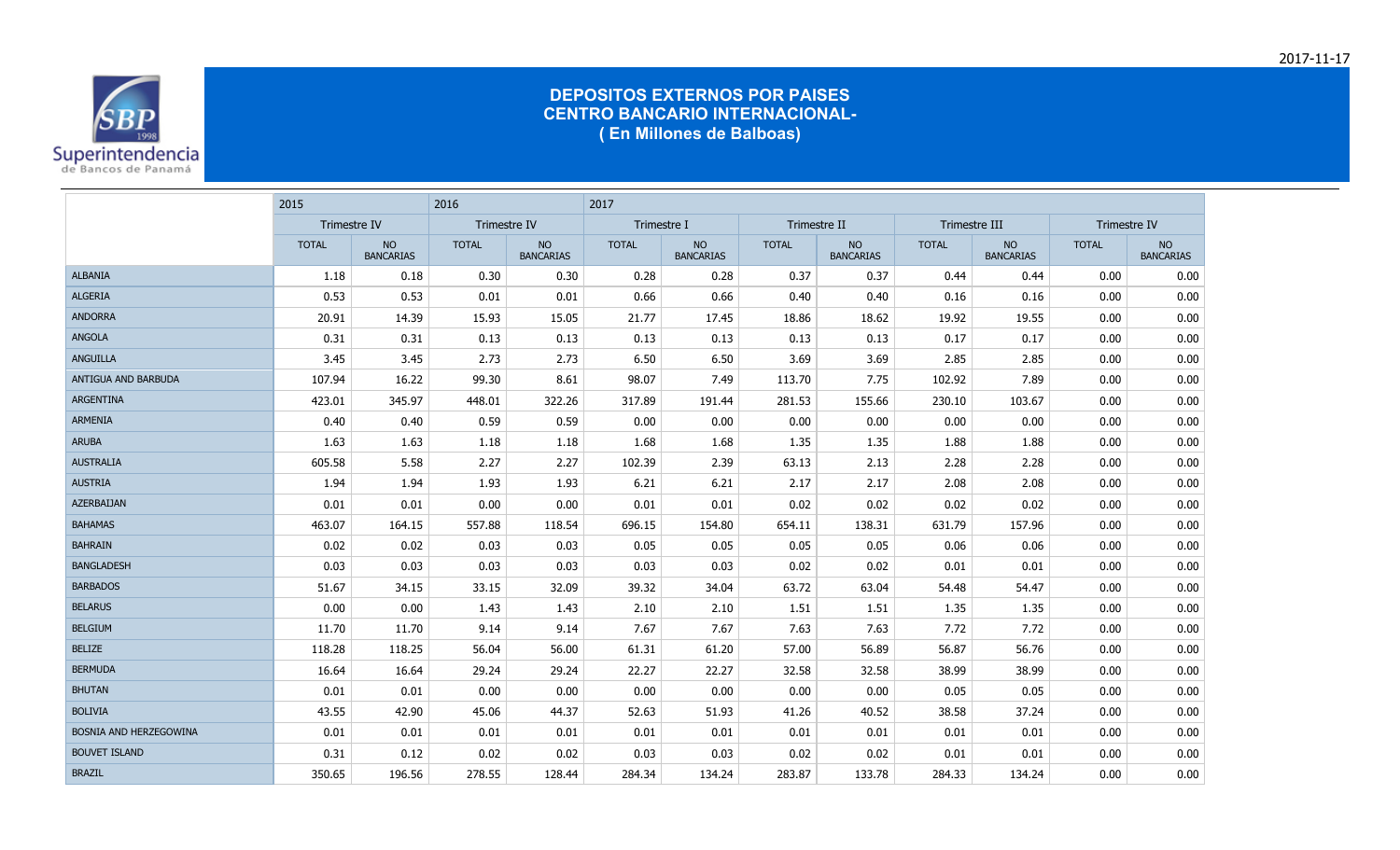

|                                                 | 2015         |                               | 2016         |                        | 2017         |                               |              |                        |               |                               |              |                               |
|-------------------------------------------------|--------------|-------------------------------|--------------|------------------------|--------------|-------------------------------|--------------|------------------------|---------------|-------------------------------|--------------|-------------------------------|
|                                                 | Trimestre IV |                               | Trimestre IV |                        | Trimestre I  |                               | Trimestre II |                        | Trimestre III |                               | Trimestre IV |                               |
|                                                 | <b>TOTAL</b> | <b>NO</b><br><b>BANCARIAS</b> | <b>TOTAL</b> | NO<br><b>BANCARIAS</b> | <b>TOTAL</b> | <b>NO</b><br><b>BANCARIAS</b> | <b>TOTAL</b> | NO<br><b>BANCARIAS</b> | <b>TOTAL</b>  | <b>NO</b><br><b>BANCARIAS</b> | <b>TOTAL</b> | <b>NO</b><br><b>BANCARIAS</b> |
| BRITISH INDIAN OCEAN TERRITORY                  | 0.72         | 0.72                          | 1.45         | 1.45                   | 1.45         | 1.45                          | 1.38         | 1.38                   | 1.09          | 1.09                          | 0.00         | 0.00                          |
| <b>BRUNEI DARUSSALAM</b>                        | 0.24         | 0.24                          | 0.00         | 0.00                   | 0.00         | 0.00                          | 0.00         | 0.00                   | 0.00          | 0.00                          | 0.00         | 0.00                          |
| <b>BULGARIA</b>                                 | 0.36         | 0.36                          | 1.27         | 1.27                   | 1.25         | 1.25                          | 0.28         | 0.28                   | 0.28          | 0.28                          | 0.00         | 0.00                          |
| <b>CAMEROON</b>                                 | 0.00         | 0.00                          | 0.00         | 0.00                   | 0.00         | 0.00                          | 0.00         | 0.00                   | 0.00          | 0.00                          | 0.00         | 0.00                          |
| <b>CANADA</b>                                   | 1,295.90     | 143.28                        | 209.07       | 114.40                 | 1,544.98     | 156.85                        | 1,509.48     | 121.52                 | 1,516.71      | 128.00                        | 0.00         | 0.00                          |
| <b>CAYMAN ISLANDS</b>                           | 1,079.95     | 41.09                         | 1,465.65     | 224.61                 | 1,760.78     | 532.74                        | 1,829.03     | 544.74                 | 1,942.78      | 546.17                        | 0.00         | 0.00                          |
| CENTRAL AFRICAN REPUBLIC                        | 0.01         | 0.01                          | 0.05         | 0.05                   | 0.04         | 0.04                          | 0.00         | 0.00                   | 0.00          | 0.00                          | 0.00         | 0.00                          |
| <b>CHAD</b>                                     | 0.00         | 0.00                          | 0.00         | 0.00                   | 0.00         | 0.00                          | 0.00         | 0.00                   | 0.00          | 0.00                          | 0.00         | 0.00                          |
| <b>CHILE</b>                                    | 62.33        | 57.33                         | 39.78        | 39.78                  | 31.96        | 31.96                         | 31.28        | 31.28                  | 31.62         | 31.61                         | 0.00         | 0.00                          |
| COCOS (KEELING) ISLANDS                         | 0.01         | 0.01                          | 0.01         | 0.01                   | 0.01         | 0.01                          | 0.01         | 0.01                   | 0.01          | 0.01                          | 0.00         | 0.00                          |
| <b>COLOMBIA</b>                                 | 6,251.73     | 5,578.77                      | 5,528.57     | 5,083.68               | 5,831.59     | 5,397.83                      | 5,232.54     | 4,740.40               | 5,356.25      | 4,833.85                      | 0.00         | 0.00                          |
| <b>COMOROS</b>                                  | 1.61         | 1.61                          | 3.10         | 3.10                   | 2.80         | 2.80                          | 2.71         | 2.71                   | 2.65          | 2.65                          | 0.00         | 0.00                          |
| <b>CONGO</b>                                    | 0.03         | 0.03                          | 0.10         | 0.10                   | 0.00         | 0.00                          | 0.00         | 0.00                   | 0.20          | 0.20                          | 0.00         | 0.00                          |
| CONGO, THE DEMOCRATIC REPUBLIC OF<br><b>THE</b> | 0.00         | 0.00                          | 0.00         | 0.00                   | 0.13         | 0.13                          | 0.12         | 0.12                   | 0.00          | 0.00                          | 0.00         | 0.00                          |
| <b>COSTA RICA</b>                               | 1,811.99     | 1,588.05                      | 1,801.36     | 1,606.96               | 1,814.14     | 1,613.22                      | 1,767.11     | 1,596.25               | 1,708.58      | 1,551.78                      | 0.00         | 0.00                          |
| <b>COTE D'IVOIRE</b>                            | 0.01         | 0.01                          | 0.23         | 0.23                   | 0.23         | 0.23                          | 0.23         | 0.23                   | 0.22          | 0.22                          | 0.00         | 0.00                          |
| CROATIA (local name: Hrvatska)                  | 0.12         | 0.12                          | 0.11         | 0.11                   | 0.11         | 0.11                          | 0.11         | 0.11                   | 0.09          | 0.09                          | 0.00         | 0.00                          |
| <b>CUBA</b>                                     | 162.41       | 127.82                        | 216.08       | 133.36                 | 253.91       | 145.04                        | 252.35       | 148.11                 | 225.20        | 143.54                        | 0.00         | 0.00                          |
| <b>CURAZAO</b>                                  | 0.00         | 0.00                          | 0.17         | 0.16                   | 8.23         | 0.13                          | 7.39         | 0.16                   | 0.22          | 0.18                          | 0.00         | 0.00                          |
| <b>CYPRUS</b>                                   | 4.85         | 4.85                          | 4.52         | 4.52                   | 1.13         | 1.13                          | 0.73         | 0.73                   | 1.44          | 1.44                          | 0.00         | 0.00                          |
| <b>CZECH REPUBLIC</b>                           | 1.07         | 1.07                          | 1.13         | 1.13                   | 1.15         | 1.15                          | 1.18         | 1.18                   | 1.14          | 1.14                          | 0.00         | 0.00                          |
| <b>DENMARK</b>                                  | 30.99        | 30.99                         | 8.70         | 8.70                   | 8.21         | 8.21                          | 7.21         | 7.21                   | 5.82          | 5.82                          | 0.00         | 0.00                          |
| <b>DOMINICA</b>                                 | 3.41         | 2.58                          | 1.40         | 1.25                   | 11.98        | 1.55                          | 11.56        | 1.45                   | 12.26         | 2.11                          | 0.00         | 0.00                          |
| DOMINICAN REPUBLIC                              | 1,272.31     | 1,218.17                      | 1,291.14     | 1,203.32               | 1,357.75     | 1,261.55                      | 1,335.12     | 1,289.09               | 1,352.08      | 1,308.80                      | 0.00         | 0.00                          |

2017-11-17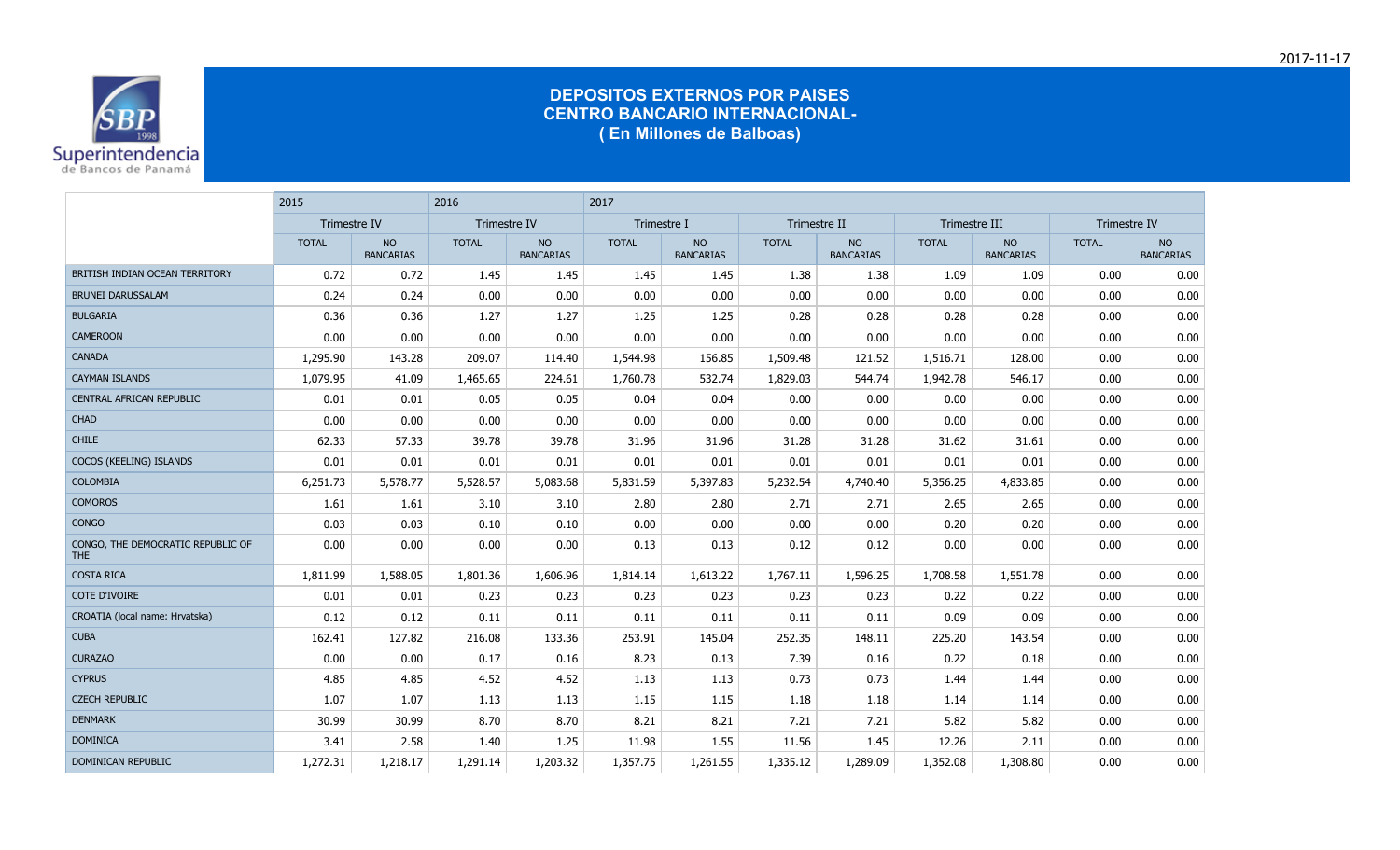

|                               | 2015         |                               | 2016         |                               | 2017         |                               |              |                        |               |                               |              |                               |
|-------------------------------|--------------|-------------------------------|--------------|-------------------------------|--------------|-------------------------------|--------------|------------------------|---------------|-------------------------------|--------------|-------------------------------|
|                               | Trimestre IV |                               | Trimestre IV |                               | Trimestre I  |                               | Trimestre II |                        | Trimestre III |                               | Trimestre IV |                               |
|                               | <b>TOTAL</b> | <b>NO</b><br><b>BANCARIAS</b> | <b>TOTAL</b> | <b>NO</b><br><b>BANCARIAS</b> | <b>TOTAL</b> | <b>NO</b><br><b>BANCARIAS</b> | <b>TOTAL</b> | NO<br><b>BANCARIAS</b> | <b>TOTAL</b>  | <b>NO</b><br><b>BANCARIAS</b> | <b>TOTAL</b> | <b>NO</b><br><b>BANCARIAS</b> |
| <b>ECUADOR</b>                | 2,002.11     | 1,780.79                      | 2,635.01     | 1,830.85                      | 2,538.12     | 1,791.87                      | 2,666.04     | 1,890.81               | 2,043.67      | 1,834.83                      | 0.00         | 0.00                          |
| <b>EGYPT</b>                  | 1.05         | 1.05                          | 0.45         | 0.45                          | 50.52        | 0.48                          | 100.68       | 0.49                   | 101.27        | 0.66                          | 0.00         | 0.00                          |
| <b>EL SALVADOR</b>            | 631.89       | 605.73                        | 690.59       | 662.13                        | 717.42       | 685.09                        | 738.78       | 704.29                 | 740.32        | 708.08                        | 0.00         | 0.00                          |
| <b>EQUATORIAL GUINEA</b>      | 0.39         | 0.39                          | 0.07         | 0.07                          | 0.06         | 0.06                          | 0.05         | 0.05                   | 0.05          | 0.05                          | 0.00         | 0.00                          |
| <b>FIJI</b>                   | 0.00         | 0.00                          | 0.00         | 0.00                          | 0.00         | 0.00                          | 0.00         | 0.00                   | 0.00          | 0.00                          | 0.00         | 0.00                          |
| <b>FINLAND</b>                | 0.03         | 0.03                          | 0.02         | 0.02                          | 0.01         | 0.01                          | 0.01         | 0.01                   | 0.00          | 0.00                          | 0.00         | 0.00                          |
| <b>FRANCE</b>                 | 83.26        | 83.26                         | 72.49        | 72.49                         | 72.46        | 72.46                         | 116.95       | 76.95                  | 77.30         | 73.45                         | 0.00         | 0.00                          |
| <b>FRENCH GUIANA</b>          | 0.00         | 0.00                          | 0.00         | 0.00                          | 0.00         | 0.00                          | 0.00         | 0.00                   | 0.00          | 0.00                          | 0.00         | 0.00                          |
| <b>FRENCH POLYNESIA</b>       | 0.13         | 0.13                          | 0.15         | 0.15                          | 0.15         | 0.15                          | 0.16         | 0.16                   | 0.16          | 0.16                          | 0.00         | 0.00                          |
| FRENCH SOUTHERN TERRITORIES   | 0.01         | 0.01                          | 0.01         | 0.01                          | 0.01         | 0.01                          | 0.00         | 0.00                   | 0.01          | 0.01                          | 0.00         | 0.00                          |
| <b>GABON</b>                  | 0.01         | 0.01                          | 0.02         | 0.02                          | 0.59         | 0.59                          | 0.64         | 0.64                   | 0.66          | 0.66                          | 0.00         | 0.00                          |
| <b>GEORGIA</b>                | 0.06         | 0.06                          | 0.37         | 0.37                          | 0.34         | 0.34                          | 0.40         | 0.40                   | 0.40          | 0.40                          | 0.00         | 0.00                          |
| <b>GERMANY</b>                | 21.13        | 21.13                         | 18.16        | 18.16                         | 18.04        | 18.04                         | 17.86        | 17.86                  | 18.30         | 18.30                         | 0.00         | 0.00                          |
| <b>GIBRALTAR</b>              | 30.67        | 30.67                         | 17.81        | 17.81                         | 21.67        | 21.67                         | 13.62        | 13.62                  | 13.51         | 13.51                         | 0.00         | 0.00                          |
| <b>GREECE</b>                 | 40.94        | 40.94                         | 41.45        | 41.45                         | 37.95        | 37.95                         | 39.74        | 39.74                  | 37.45         | 37.45                         | 0.00         | 0.00                          |
| <b>GREENLAND</b>              | 0.00         | 0.00                          | 0.00         | 0.00                          | 0.00         | 0.00                          | 0.00         | 0.00                   | 0.00          | 0.00                          | 0.00         | 0.00                          |
| <b>GUADELOUPE</b>             | 0.00         | 0.00                          | 0.01         | 0.01                          | 0.01         | 0.01                          | 0.00         | 0.00                   | 0.00          | 0.00                          | 0.00         | 0.00                          |
| <b>GUAM</b>                   | 0.10         | 0.10                          | 0.08         | 0.08                          | 0.08         | 0.08                          | 0.08         | 0.08                   | 0.08          | 0.08                          | 0.00         | 0.00                          |
| <b>GUATEMALA</b>              | 1,559.53     | 1,473.79                      | 1,768.43     | 1,650.15                      | 1,830.62     | 1,687.53                      | 1,842.93     | 1,702.60               | 1,900.52      | 1,761.50                      | 0.00         | 0.00                          |
| <b>GUINEA</b>                 | 0.00         | 0.00                          | 0.00         | 0.00                          | 0.00         | 0.00                          | 0.00         | 0.00                   | 0.00          | 0.00                          | 0.00         | 0.00                          |
| <b>GUYANA</b>                 | 1.42         | 1.42                          | 1.31         | 1.31                          | 1.08         | 1.08                          | 1.04         | 1.04                   | 0.99          | 0.99                          | 0.00         | 0.00                          |
| <b>HAITI</b>                  | 52.53        | 2.11                          | 72.08        | 1.83                          | 72.94        | 2.65                          | 82.53        | 2.19                   | 62.95         | 2.57                          | 0.00         | 0.00                          |
| HOLY SEE (VATICAN CITY STATE) | 0.13         | 0.13                          | 0.05         | 0.05                          | 0.05         | 0.05                          | 0.05         | 0.05                   | 0.00          | 0.00                          | 0.00         | 0.00                          |
| <b>HONDURAS</b>               | 703.64       | 521.77                        | 664.79       | 492.99                        | 778.13       | 536.25                        | 764.30       | 507.96                 | 746.25        | 509.82                        | 0.00         | 0.00                          |
| <b>HONG KONG</b>              | 1,308.73     | 1,253.29                      | 1,506.20     | 1,473.10                      | 890.47       | 860.47                        | 243.35       | 213.35                 | 119.88        | 89.88                         | 0.00         | 0.00                          |

2017-11-17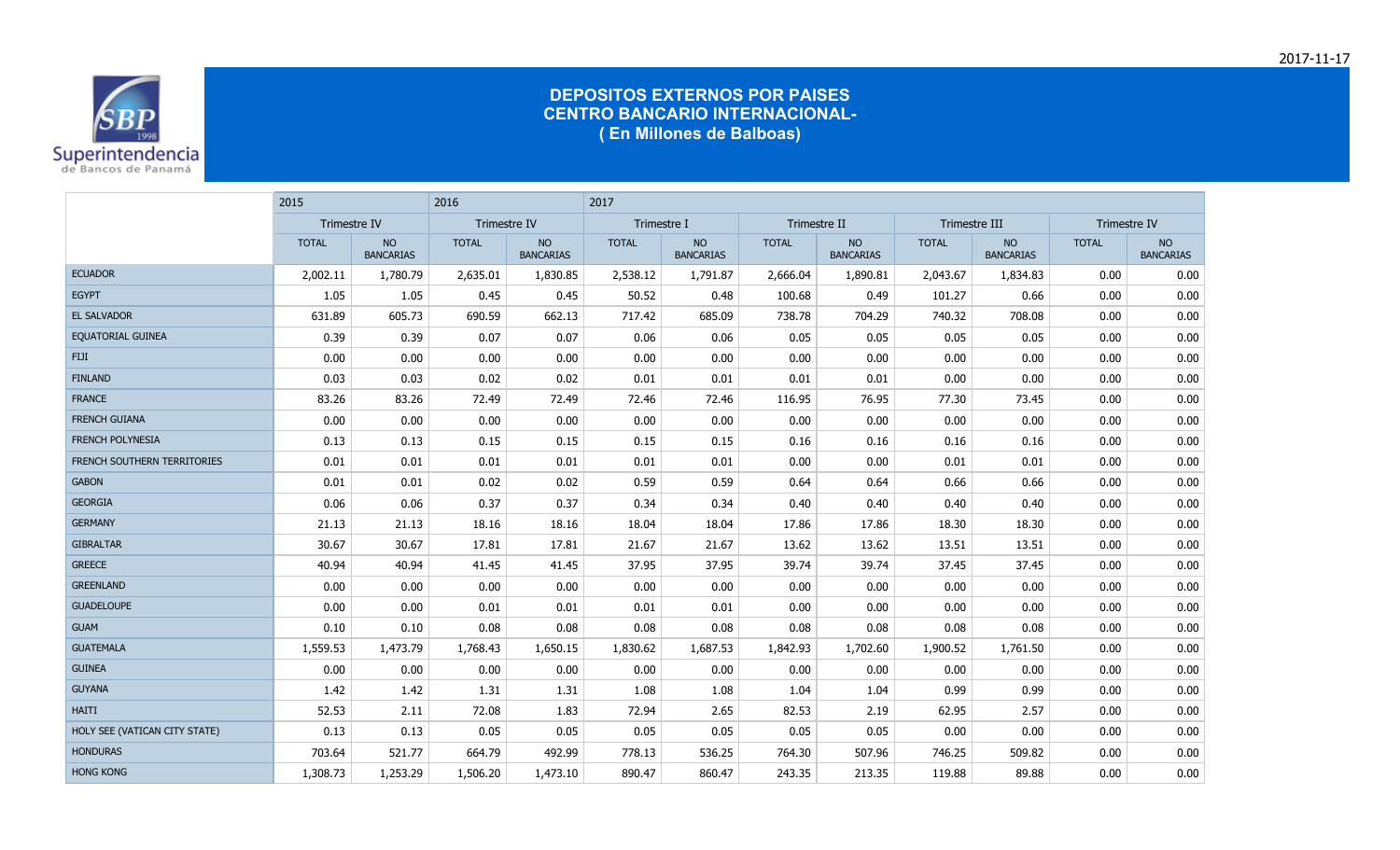

|                                           | 2015         |                        | 2016         |                        | 2017         |                        |              |                               |               |                               |              |                        |
|-------------------------------------------|--------------|------------------------|--------------|------------------------|--------------|------------------------|--------------|-------------------------------|---------------|-------------------------------|--------------|------------------------|
|                                           | Trimestre IV |                        | Trimestre IV |                        | Trimestre I  |                        | Trimestre II |                               | Trimestre III |                               | Trimestre IV |                        |
|                                           | <b>TOTAL</b> | NO<br><b>BANCARIAS</b> | <b>TOTAL</b> | NO<br><b>BANCARIAS</b> | <b>TOTAL</b> | NO<br><b>BANCARIAS</b> | <b>TOTAL</b> | <b>NO</b><br><b>BANCARIAS</b> | <b>TOTAL</b>  | <b>NO</b><br><b>BANCARIAS</b> | <b>TOTAL</b> | NO<br><b>BANCARIAS</b> |
| <b>HUNGARY</b>                            | 0.57         | 0.57                   | 1.38         | 1.38                   | 1.40         | 1.40                   | 1.40         | 1.40                          | 1.42          | 1.42                          | 0.00         | 0.00                   |
| <b>ICELAND</b>                            | 0.00         | 0.00                   | 0.00         | 0.00                   | 0.00         | 0.00                   | 0.00         | 0.00                          | 0.00          | 0.00                          | 0.00         | 0.00                   |
| <b>INDIA</b>                              | 8.30         | 8.30                   | 8.68         | 8.68                   | 8.80         | 8.80                   | 9.18         | 9.18                          | 10.35         | 10.35                         | 0.00         | 0.00                   |
| <b>INDONESIA</b>                          | 0.23         | 0.23                   | 0.38         | 0.38                   | 0.35         | 0.35                   | 0.40         | 0.40                          | 0.41          | 0.41                          | 0.00         | 0.00                   |
| <b>IRELAND</b>                            | 1.35         | 1.35                   | 2.30         | 2.30                   | 0.94         | 0.94                   | 0.87         | 0.87                          | 1.16          | 1.16                          | 0.00         | 0.00                   |
| <b>ISLE OF MAN</b>                        | 0.00         | 0.00                   | 0.22         | 0.22                   | 0.34         | 0.34                   | 0.23         | 0.23                          | 1.19          | 1.19                          | 0.00         | 0.00                   |
| <b>ISRAEL</b>                             | 23.19        | 23.19                  | 30.33        | 30.33                  | 33.53        | 33.53                  | 23.54        | 23.54                         | 20.25         | 20.25                         | 0.00         | 0.00                   |
| <b>ITALY</b>                              | 165.90       | 165.90                 | 97.01        | 97.01                  | 95.31        | 95.31                  | 90.73        | 90.73                         | 89.08         | 89.08                         | 0.00         | 0.00                   |
| <b>JAMAICA</b>                            | 2.87         | 2.81                   | 1.52         | 1.47                   | 1.74         | 1.74                   | 1.79         | 1.73                          | 1.83          | 1.78                          | 0.00         | 0.00                   |
| <b>JAPAN</b>                              | 5.23         | 5.23                   | 5.69         | 5.69                   | 5.54         | 5.54                   | 5.48         | 5.48                          | 5.48          | 5.48                          | 0.00         | 0.00                   |
| <b>JORDAN</b>                             | 0.01         | 0.01                   | 0.01         | 0.01                   | 0.01         | 0.01                   | 0.01         | 0.01                          | 0.01          | 0.01                          | 0.00         | 0.00                   |
| <b>KAZAKHSTAN</b>                         | 0.01         | 0.01                   | 0.12         | 0.12                   | 0.11         | 0.11                   | 0.21         | 0.21                          | 0.37          | 0.37                          | 0.00         | 0.00                   |
| <b>KENYA</b>                              | 0.14         | 0.14                   | 0.02         | 0.02                   | 0.02         | 0.02                   | 0.02         | 0.02                          | 0.00          | 0.00                          | 0.00         | 0.00                   |
| KOREA, DEMOCRATIC PEOPLE'S REPUBLIC<br>OF | 0.34         | 0.34                   | 0.01         | 0.01                   | 0.01         | 0.01                   | 0.01         | 0.01                          | 0.01          | 0.01                          | 0.00         | 0.00                   |
| KOREA, REPUBLIC OF                        | 80.12        | 2.62                   | 75.53        | 25.53                  | 72.84        | 2.84                   | 117.09       | 12.09                         | 108.29        | 8.29                          | 0.00         | 0.00                   |
| <b>LATVIA</b>                             | 0.00         | 0.00                   | 0.00         | 0.00                   | 0.00         | 0.00                   | 0.00         | 0.00                          | 0.00          | 0.00                          | 0.00         | 0.00                   |
| <b>LEBANON</b>                            | 4.33         | 4.33                   | 0.27         | 0.27                   | 0.27         | 0.27                   | 0.02         | 0.02                          | 0.03          | 0.03                          | 0.00         | 0.00                   |
| <b>LESOTHO</b>                            | 0.00         | 0.00                   | 0.00         | 0.00                   | 0.00         | 0.00                   | 1.55         | 0.00                          | 0.00          | 0.00                          | 0.00         | 0.00                   |
| <b>LIBERIA</b>                            | 0.80         | 0.80                   | 1.27         | 1.27                   | 1.17         | 1.17                   | 1.37         | 1.37                          | 1.88          | 1.88                          | 0.00         | 0.00                   |
| LIBYAN ARAB JAMAHIRIYA                    | 0.30         | 0.30                   | 0.00         | 0.00                   | 0.00         | 0.00                   | 0.00         | 0.00                          | 0.00          | 0.00                          | 0.00         | 0.00                   |
| <b>LIECHTENSTEIN</b>                      | 4.69         | 4.69                   | 6.84         | 6.84                   | 6.40         | 6.40                   | 4.43         | 4.43                          | 6.17          | 6.17                          | 0.00         | 0.00                   |
| LITHUANIA                                 | 0.09         | 0.09                   | 2.24         | 2.24                   | 2.26         | 2.26                   | 2.41         | 2.41                          | 2.49          | 2.49                          | 0.00         | 0.00                   |
| <b>LUXEMBOURG</b>                         | 9.79         | 4.79                   | 15.08        | 10.08                  | 15.02        | 10.02                  | 15.28        | 10.28                         | 15.37         | 10.37                         | 0.00         | 0.00                   |
| <b>MACAU</b>                              | 0.00         | 0.00                   | 0.00         | 0.00                   | 0.00         | 0.00                   | 200.00       | 0.00                          | 0.00          | 0.00                          | 0.00         | 0.00                   |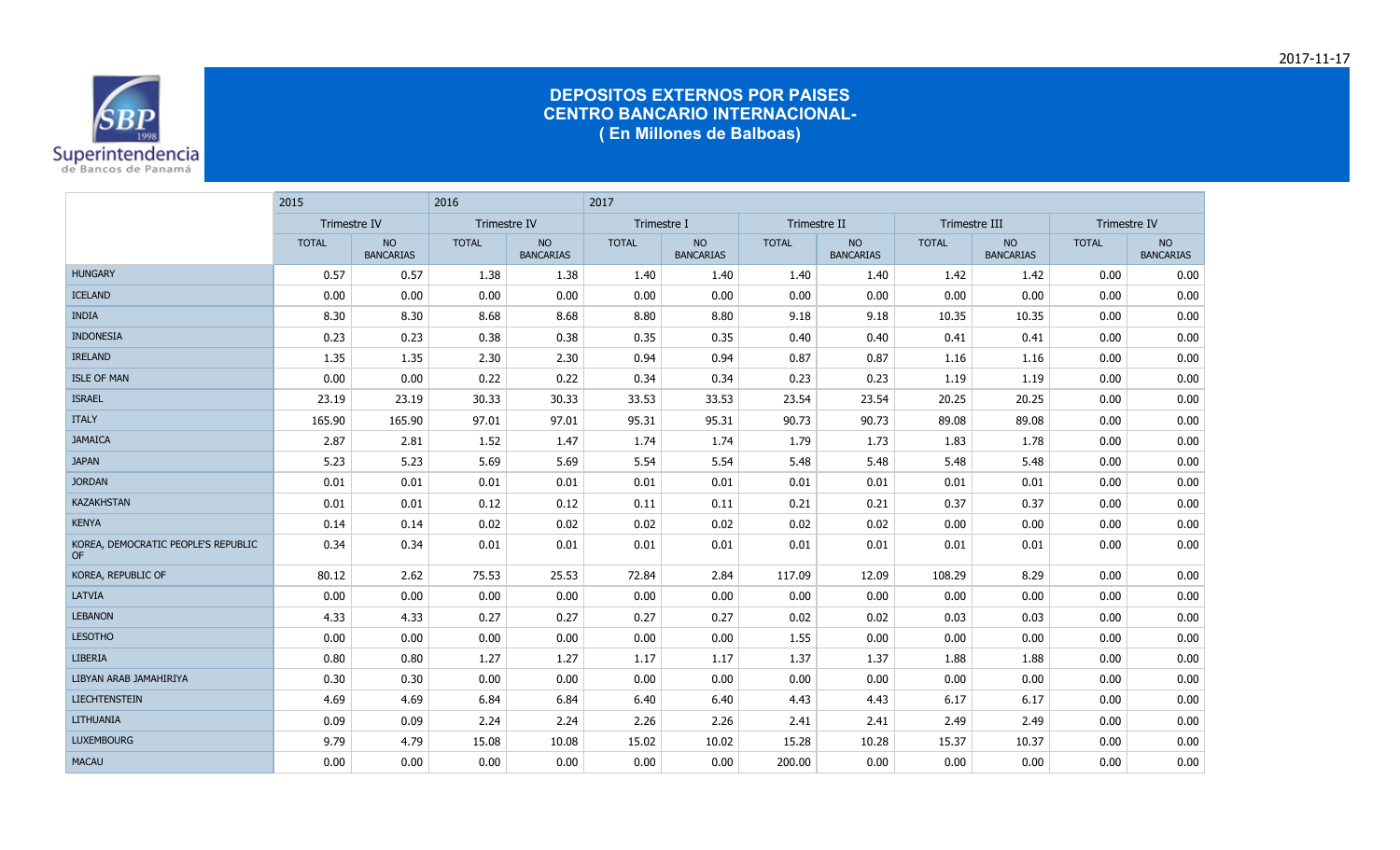

|                         | 2015         |                               | 2016         |                               | 2017         |                               |              |                               |               |                               |              |                               |  |
|-------------------------|--------------|-------------------------------|--------------|-------------------------------|--------------|-------------------------------|--------------|-------------------------------|---------------|-------------------------------|--------------|-------------------------------|--|
|                         | Trimestre IV |                               | Trimestre IV |                               | Trimestre I  |                               | Trimestre II |                               | Trimestre III |                               | Trimestre IV |                               |  |
|                         | <b>TOTAL</b> | <b>NO</b><br><b>BANCARIAS</b> | <b>TOTAL</b> | <b>NO</b><br><b>BANCARIAS</b> | <b>TOTAL</b> | <b>NO</b><br><b>BANCARIAS</b> | <b>TOTAL</b> | <b>NO</b><br><b>BANCARIAS</b> | <b>TOTAL</b>  | <b>NO</b><br><b>BANCARIAS</b> | <b>TOTAL</b> | <b>NO</b><br><b>BANCARIAS</b> |  |
| <b>MADAGASCAR</b>       | 0.00         | 0.00                          | 0.00         | 0.00                          | 0.00         | 0.00                          | 0.01         | 0.01                          | 0.02          | 0.02                          | 0.00         | 0.00                          |  |
| <b>MALAYSIA</b>         | 0.11         | 0.11                          | 0.35         | 0.35                          | 0.39         | 0.39                          | 0.38         | 0.38                          | 0.37          | 0.37                          | 0.00         | 0.00                          |  |
| <b>MALDIVES</b>         | 0.00         | 0.00                          | 0.00         | 0.00                          | 0.00         | 0.00                          | 1.50         | 0.00                          | 0.00          | 0.00                          | 0.00         | 0.00                          |  |
| <b>MALTA</b>            | 2.65         | 1.91                          | 29.02        | 27.87                         | 10.55        | 9.72                          | 12.02        | 10.51                         | 13.89         | 11.60                         | 0.00         | 0.00                          |  |
| <b>MARSHALL ISLANDS</b> | 5.04         | 5.04                          | 6.86         | 6.86                          | 4.56         | 4.56                          | 2.54         | 2.54                          | 2.58          | 2.58                          | 0.00         | 0.00                          |  |
| <b>MARTINIQUE</b>       | 0.00         | 0.00                          | 0.00         | 0.00                          | 0.00         | 0.00                          | 0.10         | 0.10                          | 0.12          | 0.12                          | 0.00         | 0.00                          |  |
| <b>MAURITIUS</b>        | 0.50         | 0.50                          | 0.08         | 0.08                          | 0.16         | 0.16                          | 0.06         | 0.06                          | 0.15          | 0.15                          | 0.00         | 0.00                          |  |
| <b>MEXICO</b>           | 401.12       | 300.01                        | 400.08       | 300.05                        | 415.53       | 315.53                        | 423.16       | 323.16                        | 411.10        | 311.10                        | 0.00         | 0.00                          |  |
| <b>MONACO</b>           | 10.49        | 10.49                         | 28.30        | 28.30                         | 28.05        | 28.05                         | 28.62        | 28.62                         | 21.87         | 21.87                         | 0.00         | 0.00                          |  |
| <b>MONTSERRAT</b>       | 184.08       | 0.42                          | 316.72       | 0.19                          | 367.89       | 0.19                          | 202.38       | 0.19                          | 232.89        | 0.19                          | 0.00         | 0.00                          |  |
| <b>MOROCCO</b>          | 4.32         | 4.32                          | 0.64         | 0.64                          | 0.80         | 0.80                          | 1.39         | 1.39                          | 1.13          | 1.13                          | 0.00         | 0.00                          |  |
| <b>MOZAMBIQUE</b>       | 0.01         | 0.01                          | 0.01         | 0.01                          | 0.01         | 0.01                          | 0.01         | 0.01                          | 0.01          | 0.01                          | 0.00         | 0.00                          |  |
| Multinacional           | 0.00         | 0.00                          | 0.38         | 0.38                          | 0.37         | 0.37                          | 0.00         | 0.00                          | 0.00          | 0.00                          | 0.00         | 0.00                          |  |
| <b>NETHERLANDS</b>      | 360.63       | 360.63                        | 15.91        | 15.91                         | 17.75        | 15.84                         | 27.51        | 14.72                         | 49.39         | 33.92                         | 0.00         | 0.00                          |  |
| NETHERLANDS ANTILLES    | 33.63        | 10.58                         | 28.45        | 10.77                         | 27.38        | 6.68                          | 26.16        | 6.27                          | 34.30         | 6.84                          | 0.00         | 0.00                          |  |
| <b>NEW CALEDONIA</b>    | 0.01         | 0.01                          | 0.00         | 0.00                          | 0.01         | 0.01                          | 0.00         | 0.00                          | 0.01          | 0.01                          | 0.00         | 0.00                          |  |
| <b>NEW ZEALAND</b>      | 107.80       | 107.80                        | 18.64        | 18.64                         | 18.69        | 18.69                         | 43.24        | 43.24                         | 28.83         | 28.83                         | 0.00         | 0.00                          |  |
| <b>NICARAGUA</b>        | 519.97       | 410.15                        | 553.40       | 441.16                        | 565.26       | 437.37                        | 699.63       | 455.71                        | 722.51        | 443.93                        | 0.00         | 0.00                          |  |
| NIGERIA                 | 2.71         | 2.71                          | 1.64         | 1.64                          | 1.92         | 1.92                          | 2.23         | 2.23                          | 2.44          | 2.44                          | 0.00         | 0.00                          |  |
| <b>NIUE</b>             | 0.00         | 0.00                          | 0.70         | 0.70                          | 0.70         | 0.70                          | 0.70         | 0.70                          | 0.70          | 0.70                          | 0.00         | 0.00                          |  |
| <b>NORWAY</b>           | 0.74         | 0.74                          | 0.43         | 0.43                          | 0.37         | 0.37                          | 0.37         | 0.37                          | 0.50          | 0.50                          | 0.00         | 0.00                          |  |
| <b>OMAN</b>             | 0.32         | 0.32                          | 0.42         | 0.42                          | 0.47         | 0.47                          | 0.47         | 0.47                          | 0.50          | 0.50                          | 0.00         | 0.00                          |  |
| <b>PAKISTAN</b>         | 0.09         | 0.09                          | 0.01         | 0.01                          | 0.00         | 0.00                          | 0.00         | 0.00                          | 0.00          | 0.00                          | 0.00         | 0.00                          |  |
| <b>PANAMA</b>           | 1,628.34     | 1,628.34                      | 1,594.23     | 1,594.23                      | 1,665.89     | 1,665.89                      | 1,561.08     | 1,561.08                      | 1,431.35      | 1,431.35                      | 0.00         | 0.00                          |  |
| PAPUA NEW GUINEA        | 1.04         | 1.04                          | 0.00         | 0.00                          | 0.00         | 0.00                          | 0.00         | 0.00                          | 0.00          | 0.00                          | 0.00         | 0.00                          |  |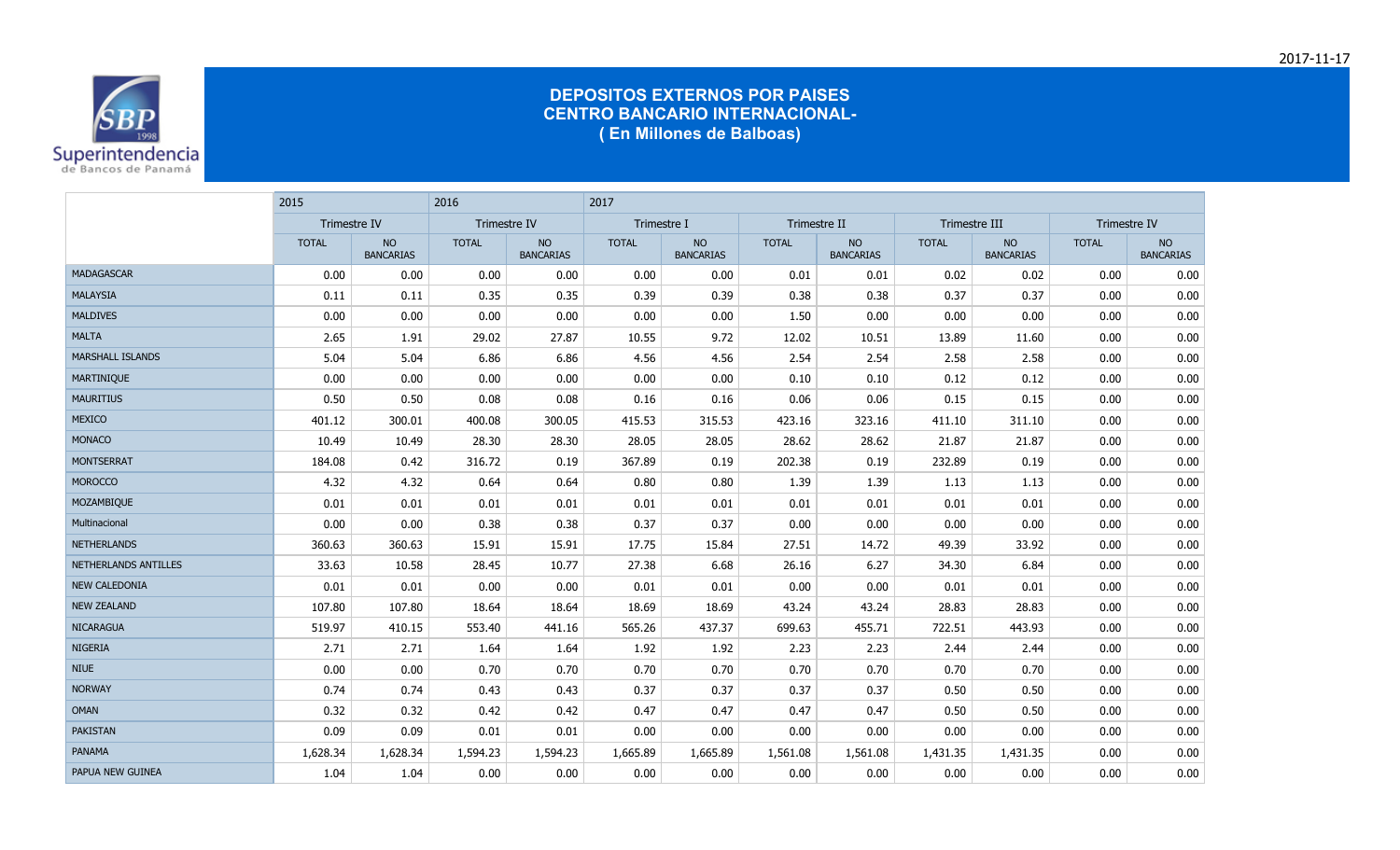

|                                  | 2015         |                               | 2016                |                               | 2017         |                               |              |                               |               |                               |              |                               |
|----------------------------------|--------------|-------------------------------|---------------------|-------------------------------|--------------|-------------------------------|--------------|-------------------------------|---------------|-------------------------------|--------------|-------------------------------|
|                                  | Trimestre IV |                               | <b>Trimestre IV</b> |                               | Trimestre I  |                               | Trimestre II |                               | Trimestre III |                               | Trimestre IV |                               |
|                                  | <b>TOTAL</b> | <b>NO</b><br><b>BANCARIAS</b> | <b>TOTAL</b>        | <b>NO</b><br><b>BANCARIAS</b> | <b>TOTAL</b> | <b>NO</b><br><b>BANCARIAS</b> | <b>TOTAL</b> | <b>NO</b><br><b>BANCARIAS</b> | <b>TOTAL</b>  | <b>NO</b><br><b>BANCARIAS</b> | <b>TOTAL</b> | <b>NO</b><br><b>BANCARIAS</b> |
| <b>PARAGUAY</b>                  | 458.71       | 25.29                         | 440.58              | 40.45                         | 468.22       | 52.24                         | 472.37       | 39.47                         | 440.45        | 36.51                         | 0.00         | 0.00                          |
| <b>PERU</b>                      | 654.48       | 503.82                        | 267.19              | 259.55                        | 305.27       | 254.61                        | 283.96       | 225.22                        | 244.60        | 222.93                        | 0.00         | 0.00                          |
| <b>PHILIPPINES</b>               | 1.22         | 1.22                          | 1.09                | 1.09                          | 1.06         | 1.06                          | 1.03         | 1.03                          | 1.03          | 1.03                          | 0.00         | 0.00                          |
| <b>POLAND</b>                    | 2.28         | 2.28                          | 2.31                | 2.31                          | 2.72         | 2.72                          | 3.38         | 3.38                          | 3.72          | 3.72                          | 0.00         | 0.00                          |
| <b>PORTUGAL</b>                  | 12.25        | 12.25                         | 7.94                | 7.94                          | 7.58         | 7.58                          | 5.77         | 5.77                          | 5.17          | 5.17                          | 0.00         | 0.00                          |
| PUERTO RICO                      | 6.92         | 5.92                          | 45.27               | 5.78                          | 12.21        | 5.95                          | 96.04        | 5.44                          | 14.28         | 6.07                          | 0.00         | 0.00                          |
| QATAR                            | 0.18         | 0.18                          | 0.17                | 0.17                          | 0.41         | 0.41                          | 0.48         | 0.48                          | 0.38          | 0.38                          | 0.00         | 0.00                          |
| REPUBLICA DE CHINA (TAIWAN)      | 211.09       | 6.09                          | 210.23              | 5.23                          | 169.58       | 1.58                          | 167.73       | 1.73                          | 162.70        | 1.70                          | 0.00         | 0.00                          |
| REPUBLICA POPULAR CHINA          | 1,687.46     | 13.41                         | 2,953.56            | 7.81                          | 2,191.09     | 11.11                         | 1,568.57     | 13.26                         | 1,498.48      | 13.89                         | 0.00         | 0.00                          |
| <b>ROMANIA</b>                   | 2.51         | 2.51                          | 0.19                | 0.19                          | 0.19         | 0.19                          | 0.20         | 0.20                          | 0.22          | 0.22                          | 0.00         | 0.00                          |
| <b>RUSSIAN FEDERATION</b>        | 9.55         | 9.55                          | 7.27                | 7.27                          | 6.57         | 6.57                          | 6.73         | 6.73                          | 7.55          | 7.55                          | 0.00         | 0.00                          |
| SAINT KITTS AND NEVIS            | 27.93        | 22.98                         | 43.30               | 35.66                         | 48.41        | 40.42                         | 50.14        | 41.61                         | 46.44         | 37.60                         | 0.00         | 0.00                          |
| <b>SAINT LUCIA</b>               | 0.03         | 0.03                          | 6.80                | 6.80                          | 8.23         | 8.23                          | 23.10        | 23.10                         | 27.50         | 27.50                         | 0.00         | 0.00                          |
| SAINT VINCENT AND THE GRENADINES | 4.96         | 1.88                          | 0.43                | 0.43                          | 0.55         | 0.55                          | 0.34         | 0.34                          | 0.45          | 0.45                          | 0.00         | 0.00                          |
| <b>SAMOA</b>                     | 0.01         | 0.01                          | 0.00                | 0.00                          | 0.00         | 0.00                          | 0.00         | 0.00                          | 0.00          | 0.00                          | 0.00         | 0.00                          |
| <b>SAUDI ARABIA</b>              | 0.59         | 0.59                          | 1.49                | 1.49                          | 1.85         | 1.85                          | 2.20         | 2.20                          | 2.25          | 2.25                          | 0.00         | 0.00                          |
| <b>SEYCHELLES</b>                | 1.49         | 1.49                          | 1.46                | 1.46                          | 1.18         | 1.18                          | 1.20         | 1.20                          | 1.41          | 1.41                          | 0.00         | 0.00                          |
| <b>SIERRA LEONE</b>              | 0.28         | 0.28                          | 0.16                | 0.16                          | 0.13         | 0.13                          | 0.13         | 0.13                          | 0.00          | 0.00                          | 0.00         | 0.00                          |
| <b>SINGAPORE</b>                 | 86.11        | 2.62                          | 7.79                | 7.79                          | 4.46         | 4.46                          | 9.18         | 9.18                          | 6.91          | 6.91                          | 0.00         | 0.00                          |
| SLOVAKIA (Slovak Republic)       | 0.00         | 0.00                          | 0.00                | 0.00                          | 0.00         | 0.00                          | 0.01         | 0.01                          | 0.01          | 0.01                          | 0.00         | 0.00                          |
| <b>SLOVENIA</b>                  | 0.01         | 0.01                          | 0.02                | 0.02                          | 0.02         | 0.02                          | 0.02         | 0.02                          | 0.02          | 0.02                          | 0.00         | 0.00                          |
| SOUTH AFRICA                     | 0.68         | 0.68                          | 0.93                | 0.93                          | 0.89         | 0.89                          | 1.63         | 1.63                          | 1.74          | 1.74                          | 0.00         | 0.00                          |
| <b>SPAIN</b>                     | 496.61       | 435.99                        | 398.55              | 340.04                        | 366.37       | 325.93                        | 346.38       | 310.94                        | 323.68        | 312.91                        | 0.00         | 0.00                          |
| <b>SUDAN</b>                     | 0.00         | 0.00                          | 0.00                | 0.00                          | 0.00         | 0.00                          | 0.00         | 0.00                          | 0.00          | 0.00                          | 0.00         | 0.00                          |
| <b>SURINAME</b>                  | 0.95         | 0.95                          | 0.26                | 0.26                          | 1.27         | 1.27                          | 2.07         | 2.07                          | 1.09          | 1.09                          | 0.00         | 0.00                          |

2017-11-17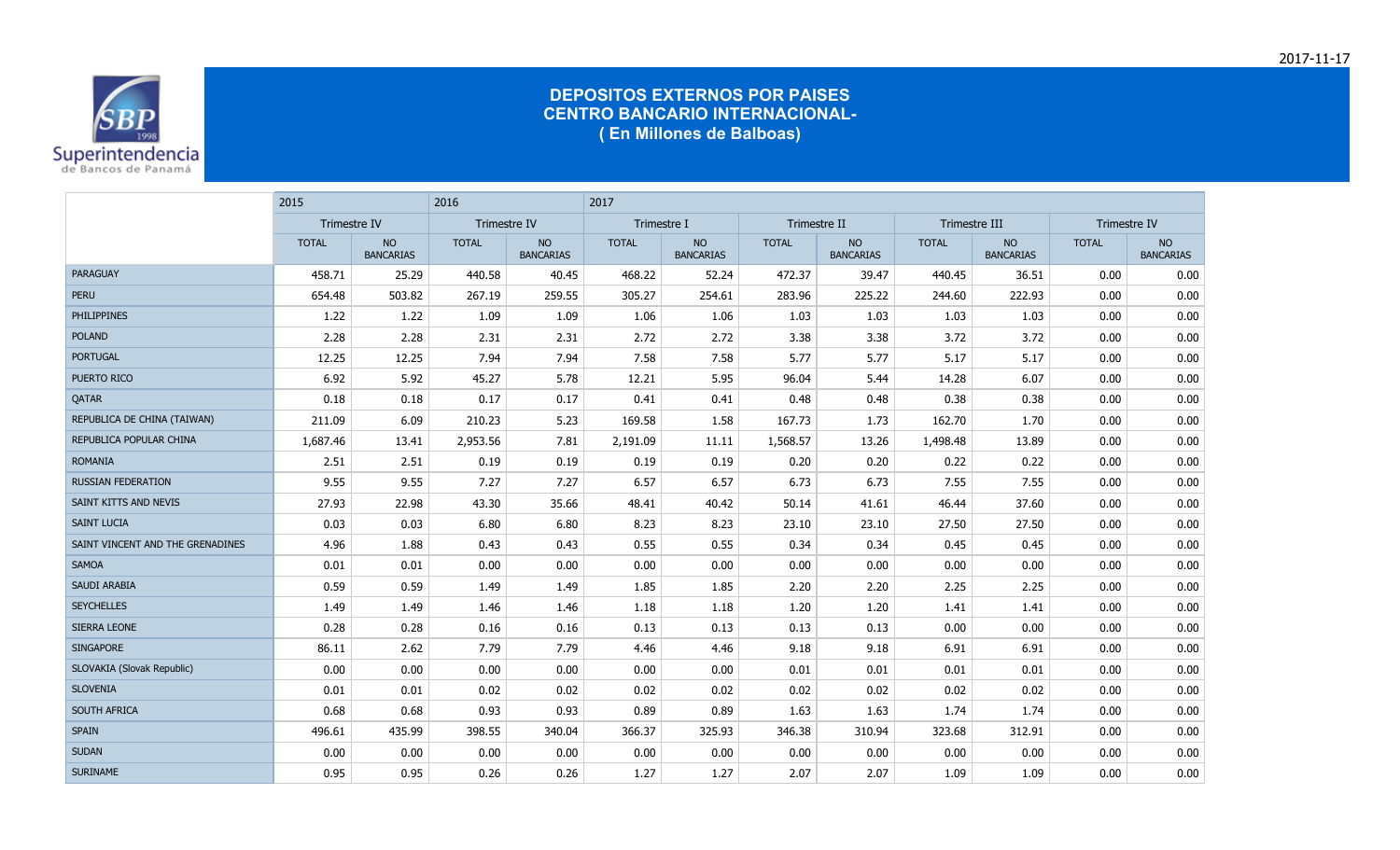

|                                      | 2015                |                               | 2016                |                               | 2017         |                               |              |                               |               |                               |              |                               |
|--------------------------------------|---------------------|-------------------------------|---------------------|-------------------------------|--------------|-------------------------------|--------------|-------------------------------|---------------|-------------------------------|--------------|-------------------------------|
|                                      | <b>Trimestre IV</b> |                               | <b>Trimestre IV</b> |                               | Trimestre I  |                               | Trimestre II |                               | Trimestre III |                               | Trimestre IV |                               |
|                                      | <b>TOTAL</b>        | <b>NO</b><br><b>BANCARIAS</b> | <b>TOTAL</b>        | <b>NO</b><br><b>BANCARIAS</b> | <b>TOTAL</b> | <b>NO</b><br><b>BANCARIAS</b> | <b>TOTAL</b> | <b>NO</b><br><b>BANCARIAS</b> | <b>TOTAL</b>  | <b>NO</b><br><b>BANCARIAS</b> | <b>TOTAL</b> | <b>NO</b><br><b>BANCARIAS</b> |
| SWAZILAND                            | 0.25                | 0.25                          | 0.25                | 0.25                          | 0.32         | 0.32                          | 0.24         | 0.24                          | 0.62          | 0.62                          | 0.00         | 0.00                          |
| <b>SWEDEN</b>                        | 2.84                | 2.84                          | 2.38                | 2.38                          | 2.18         | 2.18                          | 2.26         | 2.26                          | 2.18          | 2.18                          | 0.00         | 0.00                          |
| SWITZERLAND                          | 329.21              | 104.29                        | 215.76              | 122.68                        | 175.68       | 112.12                        | 160.88       | 112.68                        | 112.82        | 106.84                        | 0.00         | 0.00                          |
| SYRIAN ARAB REPUBLIC                 | 0.00                | 0.00                          | 0.00                | 0.00                          | 0.00         | 0.00                          | 0.00         | 0.00                          | 0.00          | 0.00                          | 0.00         | 0.00                          |
| TANZANIA, UNITED REPUBLIC OF         | 0.14                | 0.14                          | 0.04                | 0.04                          | 0.05         | 0.05                          | 0.05         | 0.05                          | 0.05          | 0.05                          | 0.00         | 0.00                          |
| <b>THAILAND</b>                      | 8.09                | 8.09                          | 0.34                | 0.34                          | 0.38         | 0.38                          | 0.44         | 0.44                          | 0.32          | 0.32                          | 0.00         | 0.00                          |
| <b>TOGO</b>                          | 0.00                | 0.00                          | 0.00                | 0.00                          | 0.00         | 0.00                          | 0.00         | 0.00                          | 0.00          | 0.00                          | 0.00         | 0.00                          |
| TRINIDAD AND TOBAGO                  | 20.68               | 1.38                          | 20.88               | 1.46                          | 42.06        | 22.60                         | 22.12        | 2.62                          | 22.17         | 2.60                          | 0.00         | 0.00                          |
| <b>TUNISIA</b>                       | 1.05                | 1.05                          | 0.57                | 0.57                          | 1.02         | 1.02                          | 0.88         | 0.88                          | 0.73          | 0.73                          | 0.00         | 0.00                          |
| <b>TURKEY</b>                        | 0.70                | 0.70                          | 1.51                | 1.51                          | 1.71         | 1.71                          | 2.50         | 2.50                          | 0.36          | 0.36                          | 0.00         | 0.00                          |
| <b>TURKS AND CAICOS ISLANDS</b>      | 46.62               | 4.46                          | 45.69               | 2.94                          | 45.75        | 2.57                          | 46.49        | 2.41                          | 40.87         | 2.80                          | 0.00         | 0.00                          |
| <b>UGANDA</b>                        | 0.00                | 0.00                          | 0.00                | 0.00                          | 0.00         | 0.00                          | 0.00         | 0.00                          | 0.00          | 0.00                          | 0.00         | 0.00                          |
| <b>UKRAINE</b>                       | 1.37                | 1.37                          | 1.10                | 1.10                          | 0.58         | 0.58                          | 0.59         | 0.59                          | 0.62          | 0.62                          | 0.00         | 0.00                          |
| <b>UNITED ARAB EMIRATES</b>          | 7.83                | 7.83                          | 4.85                | 4.85                          | 5.73         | 5.73                          | 4.29         | 4.29                          | 3.59          | 3.59                          | 0.00         | 0.00                          |
| UNITED KINGDOM                       | 117.61              | 67.45                         | 148.37              | 107.61                        | 78.17        | 57.86                         | 71.44        | 45.20                         | 53.12         | 35.75                         | 0.00         | 0.00                          |
| <b>UNITED STATES</b>                 | 1,548.52            | 1,065.91                      | 2,912.58            | 1,157.62                      | 1,717.34     | 1,176.28                      | 1,641.55     | 1,250.72                      | 1,965.75      | 1,249.36                      | 0.00         | 0.00                          |
| UNITED STATES MINOR OUTLYING ISLANDS | 3.96                | 3.96                          | 2.69                | 2.69                          | 2.85         | 2.85                          | 2.60         | 2.60                          | 2.44          | 2.44                          | 0.00         | 0.00                          |
| <b>URUGUAY</b>                       | 76.66               | 76.36                         | 70.71               | 70.34                         | 76.46        | 76.01                         | 50.95        | 50.94                         | 50.96         | 50.96                         | 0.00         | 0.00                          |
| <b>VANUATU</b>                       | 0.00                | 0.00                          | 0.01                | 0.01                          | 0.01         | 0.01                          | 0.02         | 0.02                          | 0.01          | 0.01                          | 0.00         | 0.00                          |
| <b>VENEZUELA</b>                     | 3,936.32            | 3,679.04                      | 2,995.51            | 2,915.53                      | 2,819.55     | 2,752.75                      | 2,789.16     | 2,725.24                      | 2,762.73      | 2,676.45                      | 0.00         | 0.00                          |
| <b>VIET NAM</b>                      | 0.08                | 0.08                          | 0.07                | 0.07                          | 0.07         | 0.07                          | 0.01         | 0.01                          | 0.02          | 0.02                          | 0.00         | 0.00                          |
| <b>VIRGIN ISLANDS (BRITISH)</b>      | 826.11              | 825.25                        | 1,527.37            | 1,525.99                      | 1,551.46     | 1,546.61                      | 1,531.32     | 1,523.99                      | 1,547.90      | 1,543.78                      | 0.00         | 0.00                          |
| VIRGIN ISLANDS (U.S.)                | 45.72               | 40.22                         | 16.65               | 11.15                         | 36.95        | 31.45                         | 17.38        | 11.88                         | 16.20         | 10.70                         | 0.00         | 0.00                          |
| YUGOSLAVIA                           | 0.00                | 0.00                          | 0.00                | 0.00                          | 0.00         | 0.00                          | 0.00         | 0.00                          | 0.00          | 0.00                          | 0.00         | 0.00                          |
| <b>ZAMBIA</b>                        | 0.00                | 0.00                          | 0.00                | 0.00                          | 0.00         | 0.00                          | 0.00         | 0.00                          | 0.02          | 0.02                          | 0.00         | 0.00                          |